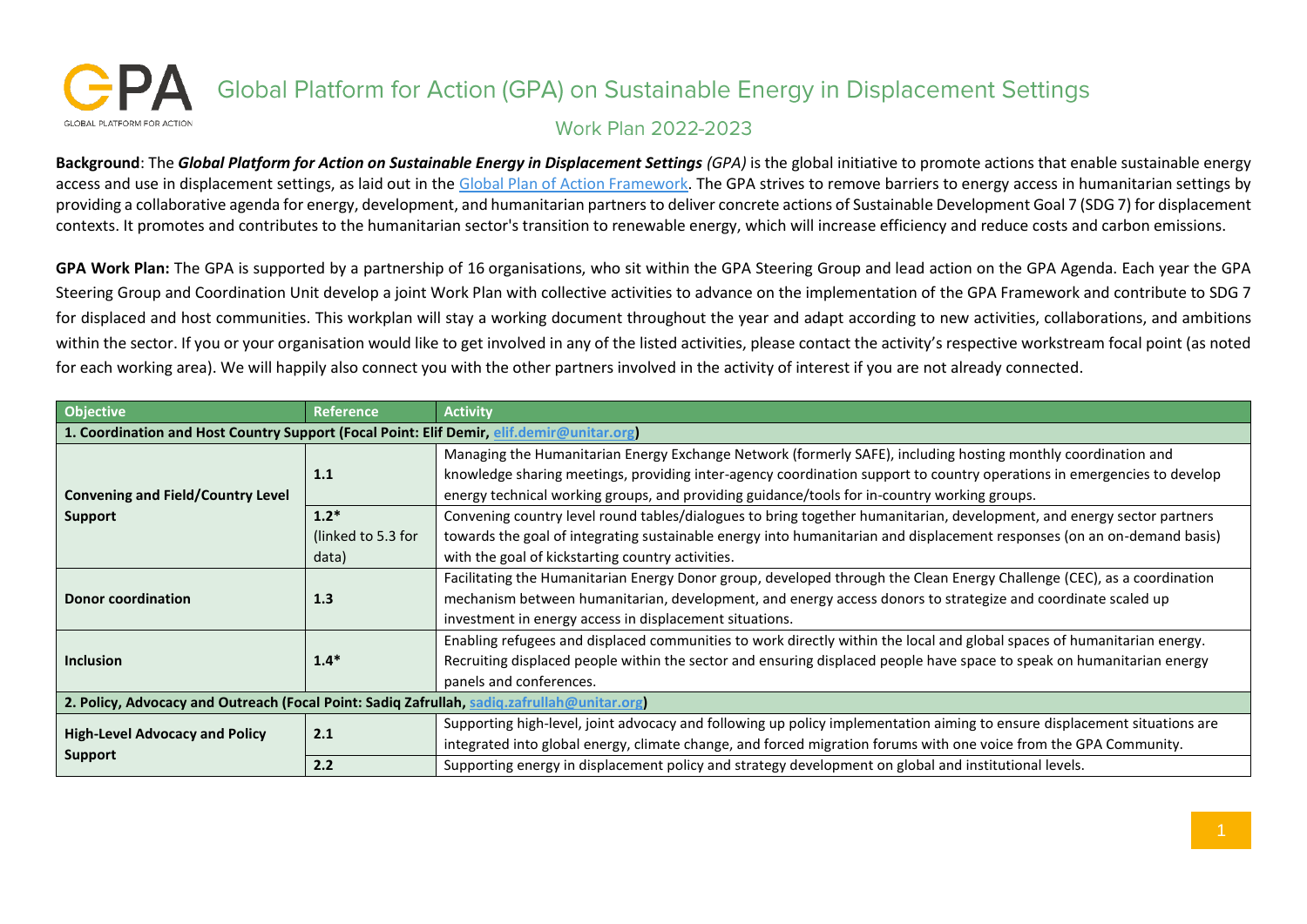| <b>Objective</b>                                                                               | Reference                                       | <b>Activity</b>                                                                                                                                                                                                                                                 |  |  |
|------------------------------------------------------------------------------------------------|-------------------------------------------------|-----------------------------------------------------------------------------------------------------------------------------------------------------------------------------------------------------------------------------------------------------------------|--|--|
| <b>Country Level Advocacy and Policy</b><br><b>Support</b>                                     | 2.3                                             | Supporting displacement inclusive energy policy development at country level.                                                                                                                                                                                   |  |  |
| <b>Outreach and Funding Support</b>                                                            | 2.4                                             | Providing advisory and support for joint fundraising efforts with GPA Partners.                                                                                                                                                                                 |  |  |
| <b>Clean Energy Challenge (CEC)</b>                                                            | 2.5                                             | Supporting the management of the CEC, as a global advocacy campaign to increase financial, technical, and political<br>commitments.                                                                                                                             |  |  |
| <b>Humanitarian Energy</b><br><b>Communications</b>                                            | 2.6                                             | Managing a global centralised communications on Humanitarian Energy, including production of newsletters, coordination of<br>events at conferences, managing the Humanitarian Energy LinkedIn group, and running the GPA website.                               |  |  |
| <b>Global Impact Reporting and</b><br><b>Monitoring</b>                                        | 2.7                                             | Monitoring global progress on joint humanitarian energy efforts and communicating joint impact.                                                                                                                                                                 |  |  |
| 3. Innovative Finance and Fundraising (Focal Point: Mark Gibson, mark.gibson@unitar.org)       |                                                 |                                                                                                                                                                                                                                                                 |  |  |
| <b>Innovative Finance</b>                                                                      | $3.1*$                                          | Developing and supporting a scalable, multi-partner, proof of concept for a de-risking mechanism for decarbonising energy<br>infrastructure in Nigeria (i.e., putting Global Guarantee Mechanism for power purchase and lease agreements in action).            |  |  |
|                                                                                                | 3.2                                             | Coordinating a blended finance working group to develop a context specific blended finance solution in a transparent manner<br>to support the replicability of similar projects.                                                                                |  |  |
|                                                                                                | 3.3                                             | Undertaking a review of climate funding opportunities for humanitarian settings and developing a 'standard' approach to<br>apply for climate funding.                                                                                                           |  |  |
|                                                                                                | 3.4                                             | Undertaking a review of carbon financing opportunities for humanitarian settings and developing worked examples for<br>cooking and solar solutions.                                                                                                             |  |  |
|                                                                                                | 3.5                                             | Undertaking a review of demand side financing and supporting ecosystem.                                                                                                                                                                                         |  |  |
| <b>Energy Efficiency</b>                                                                       | 3.6                                             | Undertaking a review of the role of energy efficiency, when it should be undertaken and its impact to the business case for<br>transitioning to cleaner fuels.                                                                                                  |  |  |
| <b>Funding &amp; Financing Opportunities</b>                                                   | 3.7                                             | Identifying new sources of project financing for sustainable energy projects in displacement settings.                                                                                                                                                          |  |  |
| <b>Financing Energy Experts</b>                                                                | 3.8                                             | Undertaking a review of costs associated to hiring an energy specialist within a humanitarian organisation and developing<br>innovative solutions for securing funds for long term energy positions.                                                            |  |  |
| 4. Capacity Building and Technical Expertise (Focal Point: Aimee Jenks, aimee.jenks@unitar.org |                                                 |                                                                                                                                                                                                                                                                 |  |  |
| <b>Training and Skills Building</b>                                                            | $4.1*$                                          | Developing individuals' capacities through training processes and tools to support humanitarian field practitioners and<br>refugee/host community members, including online learning modules and/or guidelines for support to field staff (on demand<br>basis). |  |  |
|                                                                                                | 4.2                                             | Developing institutional capacities and increasing the amount of energy experts in the humanitarian sector.                                                                                                                                                     |  |  |
| <b>Knowledge Sharing</b>                                                                       | $4.3*$<br>(connected to<br>1.1, 4.5 and $5.4$ ) | Creating central knowledge management and information sharing tools for the wider sector.                                                                                                                                                                       |  |  |